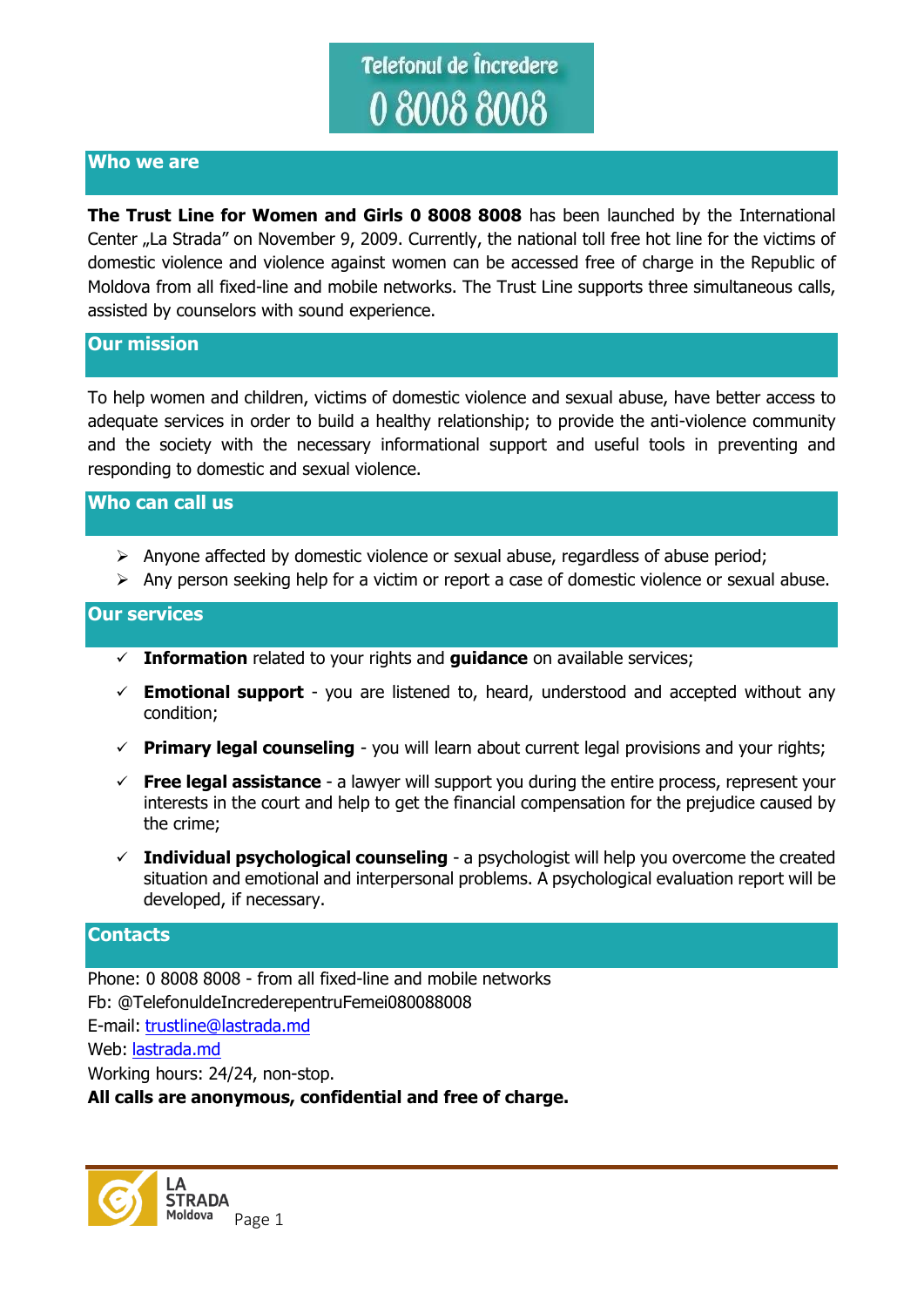# Telefonul de Încredere

# **Calls' statistics for 9 years**

The Trust Line beneficiaries are women and girls across the country - domestic and sexual violence affect particularly them. The share of male victims of domestic violence remains constant at the limit of 2-3% of the calls. Regardless of age, geography or social status, all victims of domestic violence complain of the same problems - physical, psychological, economic aggression. The most difficult for women and girls is to talk about sexual assault, which they do not even intend to report because of fear and shame. Trust Line data show that the rapist is often either the intimate partner of a woman (husband or concubine) or someone from her circle of trust (classmate, boss, neighbor, family friend).





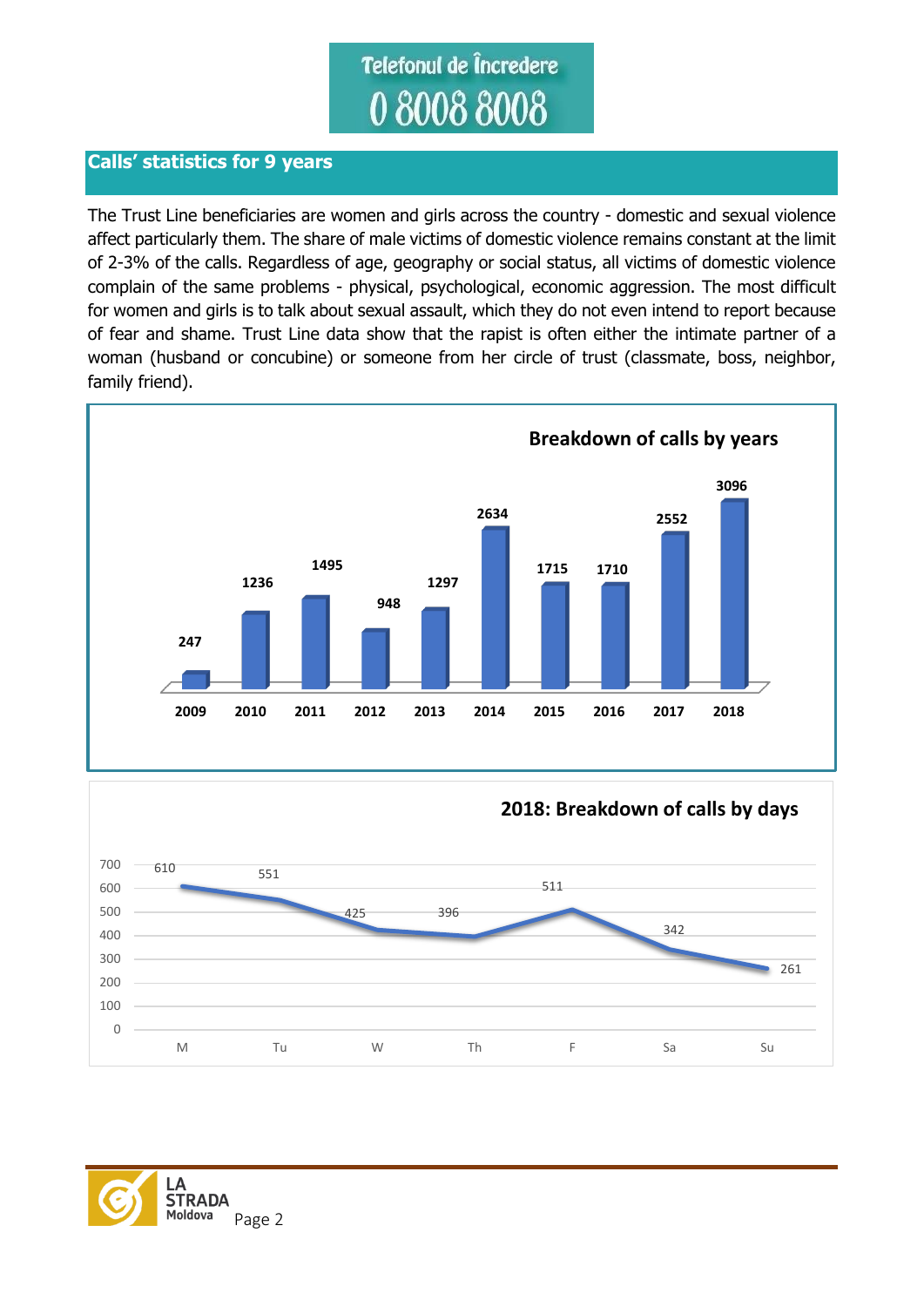# Telefonul de Încredere 080088008

### **Year 2018: statistics and trends**



### **The profile of victims**

There are two categories of women victims of domestic violence, one between **27 and 40 years old** and another between **51 and 60 years old. In 59%** of cases, these are married women, women in a relationship or divorced. 90% of them claimed that they had suffered from combined forms of physical and psychological violence from their current or former partners. In 2018 Trust Line counselors performed **249 interventions** per 112 cases, of which **107 cases of domestic violence** and **4 cases of** 

**sexual violence**. In an attempt to solve their problems, before calling Trust Line, almost every second victim of domestic violence previously asked for help from the competent authorities. Victim's relatives report nearly 70% from cases of domestic violence.



# **The profile of aggressors**

This proves that other community members (neighbors or acquaintances) either hesitate to report such situations, considering them to be intrusion into their private lives, or they do not know about the existing violence in a particular family because the victims hide what is happening to them. Of the **29 victims of sexual assault** to whom we provided assistance in 2018, **11 are children** (10 girls and 1 boy) aged between 8 and 16.

During 2018, Trust Line consultants responded to **3096 calls.** A record number of calls in December related to the national campaign "16 days of activism against gender-based violence" slightly increased the share of calls received from men in 2018. However, this is not a qualitative increase (during the campaign 56% of callers were men), but rather an exception that confirms the rule. Technically, every second man who called the Trust Line during this period showed threatening verbal behavior (either directly or indirectly). In 2018 we registered **31 calls from aggressors** related to 22 cases of domestic violence. In only two of these cases the aggressor was a woman.

Aggressor were calling Trustline to ask for their wives to be found and punished for leaving the family; they complained the fact that a protection order has been issued for the victim so they have been forced to live the house and so on. Trust Line specialists only recorded 3 cases where men admit that they are aggressors and want to change their behavior.